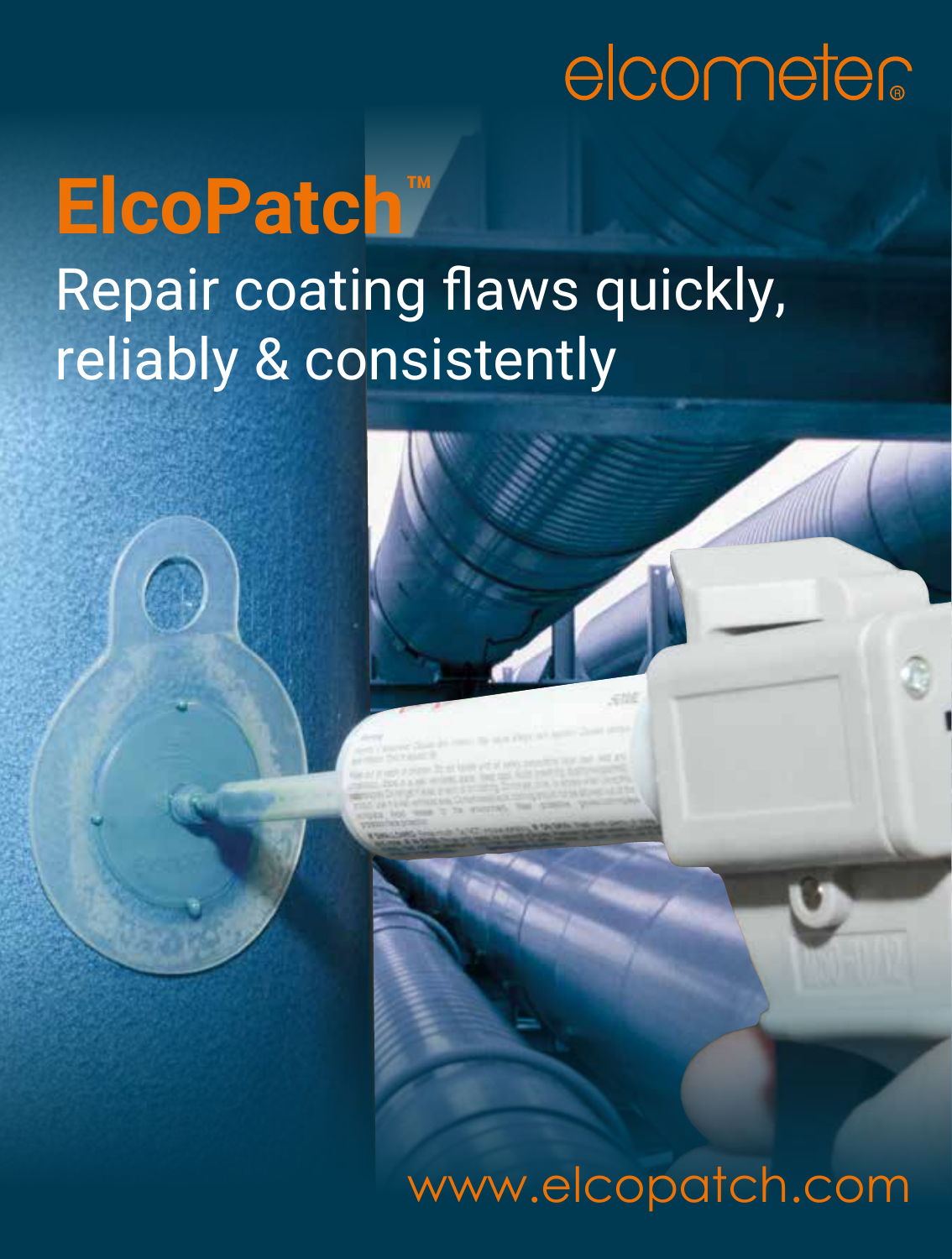### elcometer

ElcoPatch™ ensures a consistent method of high quality repair to assure asset owners and contractors.

### ■ Consistent **Results**

A simple design ensures high quality repairs every time.

### ■ Save Money

Wastage is reduced by only using the coating you need.

### ■ Save Time

Quality repairs in minutes.

sitte.

### Easy to Use

ElcoPatch™ makes repairing coating flaws simple, repeatable and reproducible.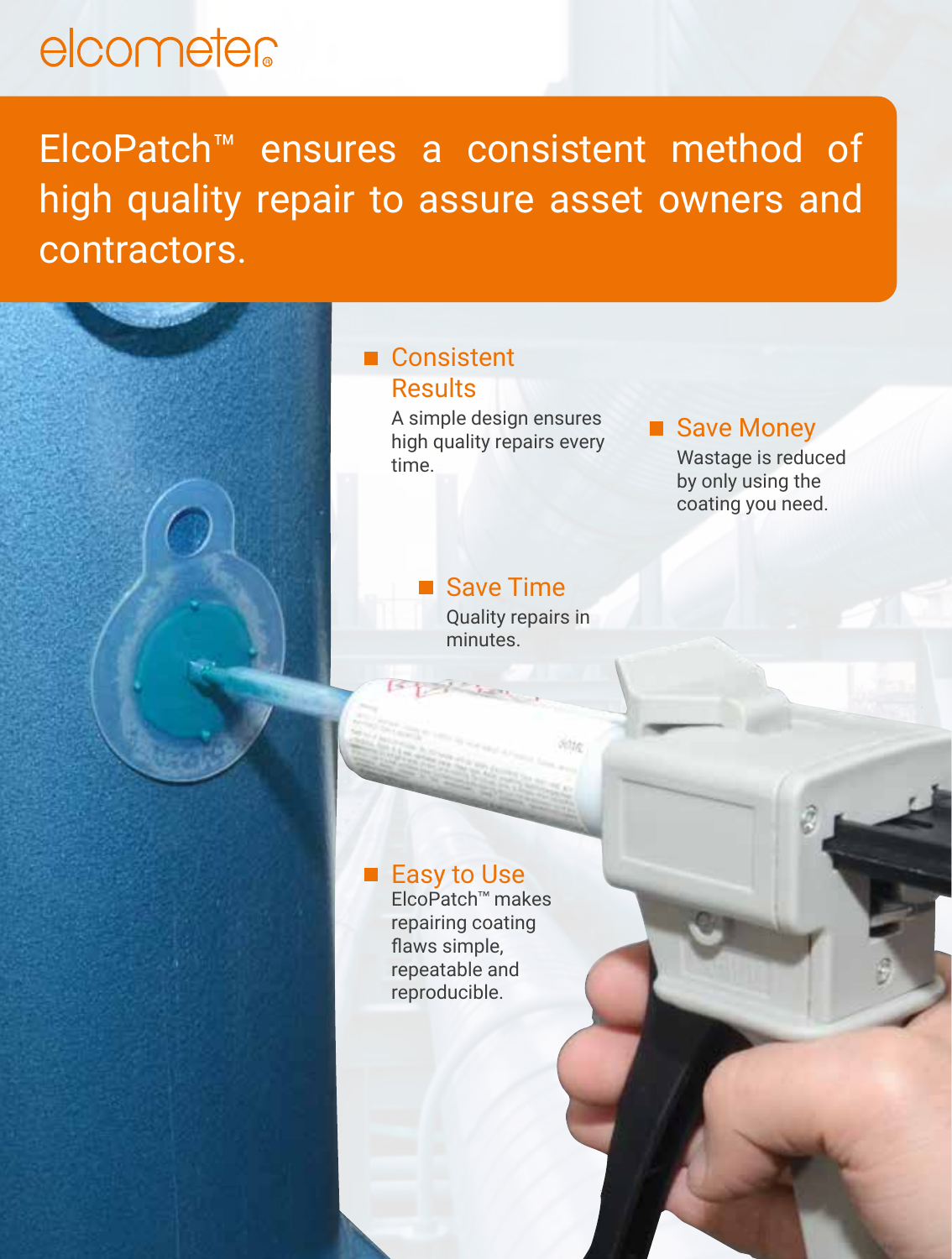### elcometer

### ElcoPatch™ makes repairing coating flaws simple and consistent for long term protection

The ElcoPatch™ kit comes with everything you need to repair flaws - ideal for use with most approved coatings in 50ml (1.8oz) tubes.

### **Identify the pinhole using a holiday detector and mark up**

Using a holiday or a pinhole detector flaws can be identified on protective coatings on pipelines, tank linings, water/waste water distribution lines, ballast tanks and other structures in the field. Once identified they should be marked up to be repaired.



Identify the pinhole using a holiday detector and mark up.

### **Add abrasion ring then abrade**

Place the magnetic or non-magnetic abrasion ring around the marked up flaw, and then abrade the surface using the abrasion tool. The abrasion tool comes with replaceable hook & loop abrasive pads, so when the abrasive pad wears out you can replace it with a new one.

#### **Remove abrasion ring, wipe clean and then apply the ElcoPatch**™

Once the surface has been prepared, remove the abrasion ring together with any debris from the area using the wipes provided.

To apply the ElcoPatch™\* remove the adhesive backing and stick it firmly to the surface, ensuring the area you have abraded lines up with the centre of the ElcoPatch™.

#### **Inject the coating and allow it to cure**

Slowly inject the coating into the ElcoPatch™ using the manual coating applicator until the coating flows out of the four overflow holes. Wipe away any excess coating, and then leave to cure.

Once the coating has cured, peel the ElcoPatch™ away from the substrate, revealing the repaired coating.

For consistent high quality repairs repeat the process on all your coating flaws.



Roughen the surface & wipe clean.



Apply the patch.



Inject the coating and allow to cure.



Remove the patch.

\* UK Registered Design: 6126903 EU Registered Community Design: 008703276-0001 Patents Pending